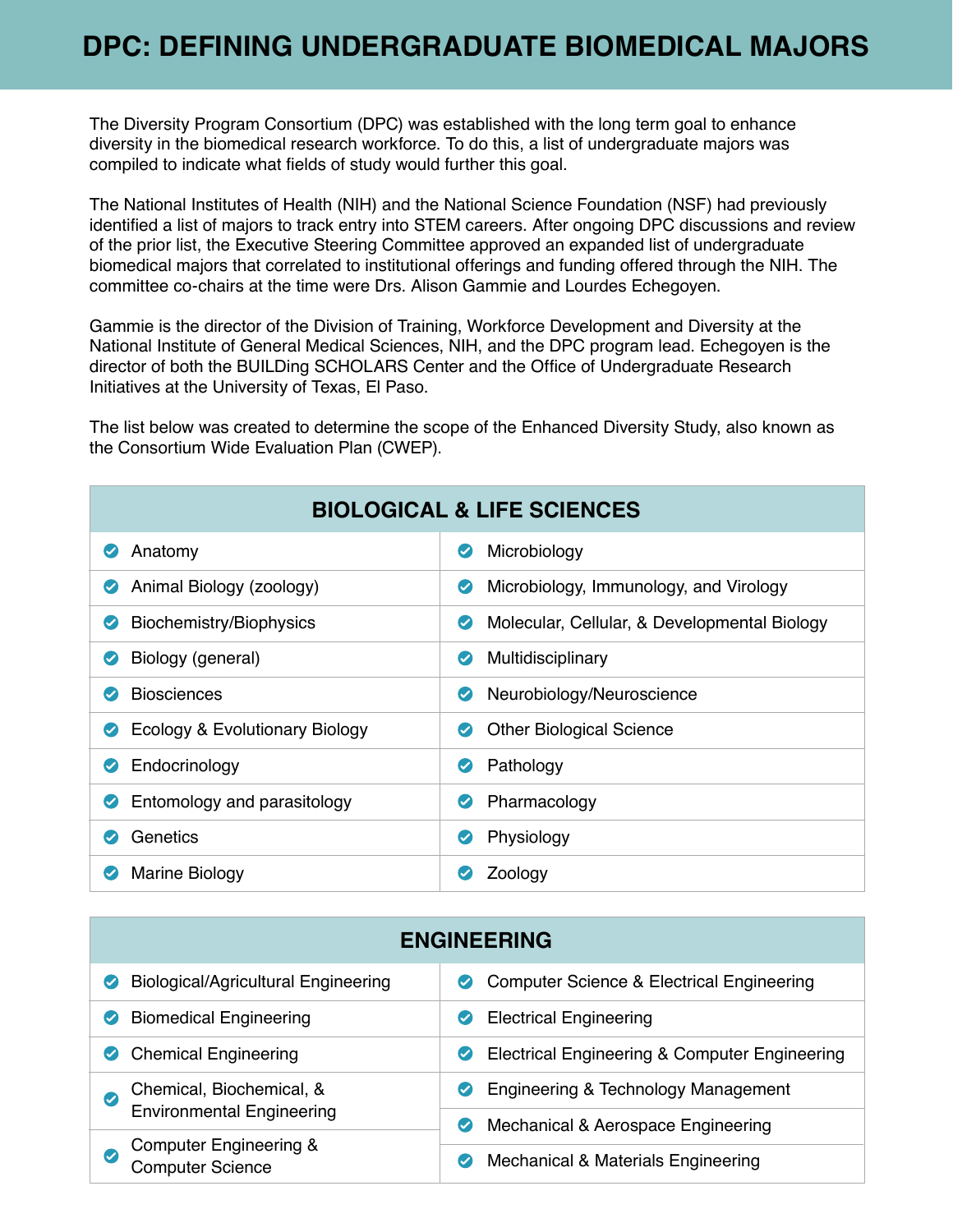## **DPC: DEFINING UNDERGRADUATE BIOMEDICAL MAJORS**

| <b>HEALTH PROFESSIONS</b>                                                                |                                                                          |  |
|------------------------------------------------------------------------------------------|--------------------------------------------------------------------------|--|
| Anesthesiology<br>$\bullet$                                                              | Neurology<br>$\bullet$                                                   |  |
| <b>Biometry &amp; Epidemiology</b><br>$\bullet$                                          | Nursing<br>$\bullet$                                                     |  |
| Cardiology<br>$\bullet$                                                                  | Obstetrics & Gynecology<br>$\bullet$                                     |  |
| Child & Adolescent Development<br>$\bm{\bm\omega}$                                       | Oncology / Cancer Research<br>$\bullet$                                  |  |
| <b>Clinical Medicine, Nec</b><br>$\bm{\bm{\omega}}$                                      | Opthalmology<br>$\bullet$                                                |  |
| <b>Communication Disorders Sciences:</b><br>$\bullet$                                    | Otorhinolaryngology<br>$\bm{\bm\omega}$                                  |  |
| <b>Speech &amp; Hearing Sciences</b><br><b>Dental Science</b>                            | Pediatrics<br>$\boldsymbol{\varphi}$                                     |  |
| $\bm{\bm{\vartriangledown}}$                                                             | <b>Pharmacy / Pharmaceutical Sciences</b><br>$\bm{\bm\omega}$            |  |
| Environmental & Occupational<br>$\bm{\mathcal{Q}}$<br><b>Health Engineering</b>          | <b>Physical Therapy</b><br>$\bullet$                                     |  |
| Family & Consumer Sciences:<br>$\boldsymbol{\varpi}$<br>Dietetics & Food                 | Preventative Medicine & Community Health<br>$\bm{\bm\omega}$             |  |
|                                                                                          | Psychiatry<br>$\bullet$                                                  |  |
| Health Care / Services Administration:<br>$\bullet$<br><b>Heath Science</b>              | Public Health / Community Health:                                        |  |
| <b>Health Education:</b>                                                                 | <b>Health Communication</b><br>$\bullet$<br><b>Community Development</b> |  |
| <b>Fitness</b><br>$\bullet$<br><b>Physical Education</b><br>Sport Psychology             | <b>Pulmonary Disease</b><br>$\bullet$                                    |  |
|                                                                                          | Radiology<br>$\bullet$                                                   |  |
| <b>Health Related</b><br>$\bm{\bm{\triangledown}}$                                       | <b>Science Education</b><br>$\bm{\bm{\vartriangleright}}$                |  |
| <b>Health Sciences</b><br>$\bm{\bm{\vartriangleright}}$<br>(e.g. Information Management) | Surgery<br>$\bullet$                                                     |  |
|                                                                                          | <b>Veterinary Sciences</b><br>$\bullet$                                  |  |
| Hematology<br>$\boldsymbol{\varphi}$                                                     |                                                                          |  |
| Kinesiology:<br>$\boldsymbol{\varphi}$<br>Kinesiotherapy<br><b>Exercise Science</b>      |                                                                          |  |
| Medical Technologies/Technicians<br>$\bm{\bm{\omega}}$                                   |                                                                          |  |
| Multidisciplinary<br>$\boldsymbol{\vartriangleright}$                                    |                                                                          |  |